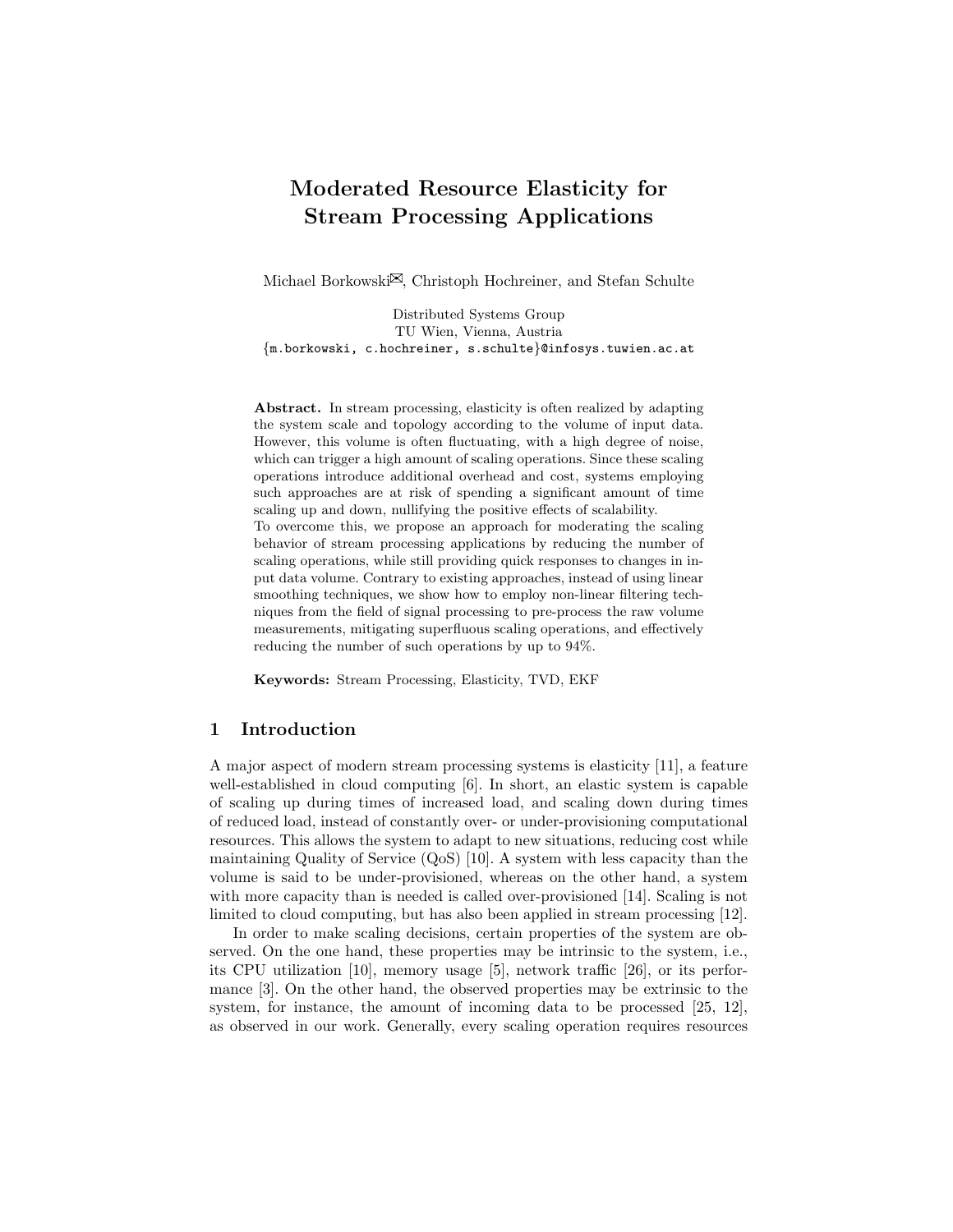by itself, i.e., it incurs a delay, consumes energy without creating revenue, and leads to computational overhead [9, 18], and therefore additional cost. This is especially the case for scaling up, since additional operators on corresponding resources must be activated. Therefore, scaling operations should be kept at a minimum [5, 18].

In cloud computing, current approaches assume thresholds of utilization between which an operator must be [2]. In stream processing, this translates to the notion that an operator can only handle a certain amount of input data volume [13]. For any amount of data exceeding this volume, an additional operator is instantiated. However, using this threshold-based scaling in a simple way results in relatively frequent scaling operations, which causes an overhead of resource usage and cost, as discussed before [5, 18, 9]. In certain cases, this cost is necessary in order to benefit from the additional computing power made available by scaling up, avoiding under-provisioning, or saving power by scaling down, but on a large scale, excessively frequent scaling operations increase the risk of losing too much cost on the overhead of scaling.

We consider the volume of incoming data as a time series, and argue that both long-term trends in volumes, as well as short-term variances (spikes and valleys) are observable. The long-term trend, for instance, can be the development of input data depending on the time of day, time of year etc., while short-term spikes rather represent spontaneous and short-lived events, i.e., noise that we aim to ignore for scaling decisions.

Following this, we propose to improve classic threshold-based scaling by changing the way scaling mechanisms react to changes of the input volume. Instead of using the raw input value of the measured input volume, or using simple smoothing techniques, we employ advanced, non-linear noise reduction techniques from the field of signal processing. We apply these techniques to the raw input values, creating a filter. Using this approach, we aim to separate the actual data to be used for scaling (the long-term trend) from noise (the shortterm variance), and focus on scaling only based on the long-term trend. The intuition is that this reduces the frequency of scaling decision while still being adaptive to the fluctuations in input data volume.

To this end, the remainder of this paper is structured as follows: In Section 2, we discuss work found in literature related to the topic of scaling in stream processing. In Section 3, we present in detail our approach of minimizing the number of scaling operations in stream processing systems, followed by a detailed description of our implementation in Section 4. We evaluate the approach and its implementation in Section 5. Finally, we conclude and give an overview of possible future work in Section 6.

# 2 Related Work

A fundamental assumption in our work is the claim that computational overhead caused by scaling, as explained in Section 1, causes significant cost. The general impact of overhead introduced by frequent scaling of cloud resources has been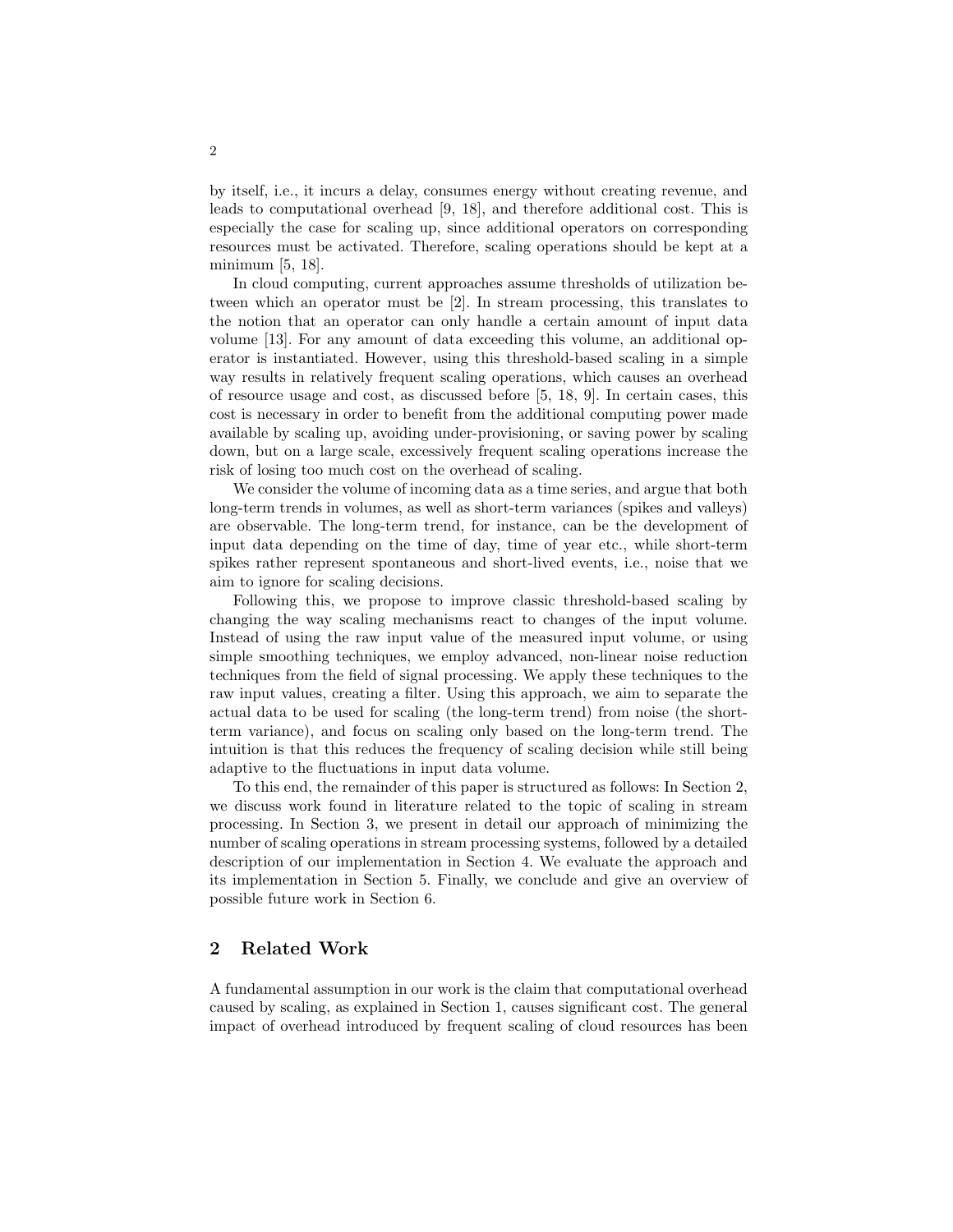studied by Corradi et al. [5] (in the context of overhead within cloud data centers) and by Mao et al. [18] (in the context of auto-scaling in cloud workflows) and the common result is that indeed, such overhead has significant impact and should be kept to a minimum. Other work in this field has been presented by Gong et al. [9], where the impact of scaling overhead is quantified by showing that the CPU consumption using shorter scaling intervals is up to four times as high, compared to longer intervals.

Scaling in stream processing systems has been thoroughly considered and surveyed in the literature [1, 12]. Abadi et al. [1] present the Borealis stream processing engine, along with a flexible and QoS-based optimization model. However, the scaling mechanisms presented do not take into account the volume of input data. No detailed information is given about whether any pre-processing of recorded data (e.g., denoising) is used. Hochreiner et al. [12] present a model for elastic stream processing, and discuss the methodologies, advantages and drawbacks of scaling within stream processing systems.

Mencagli et al. [19] use the Model-based Predictive Control (MPC) technique to create a trade-off between reconfiguration stability and amplitude. While the context (streaming application) is the same, and the aim (reduction of reconfiguration overhead) is similar to ours (reduction of the amount of scaling operations), the authors focus on the use of a distributed and cooperative approach, while we focus on the noise reduction in the input signal.

The usage of input data volume for scaling decisions has repeatedly been considered in literature [12, 25], as was using threshold-based systems to deduce concrete scaling decisions [4, 13]. All of those approaches, however, suffer from the same overhead problem as described before.

Some work has been done specifically to tackle this problem of overhead due to fluctuating input. A general recommendation seems to be the usage of low-pass filters [5], with a concrete instance of such a filter proposed by Shen et al. [23]. In this work, the authors employ a moving-average filter, similar to linear smoothing (LS). However, the authors do not use advanced non-linear approaches, like Total Variation Denoising (TVD) or Extended Kalman Filters (EKF).

Another example of linear filters is found in the work by Gong et al. [9], where scaling decisions are based on a Fast Fourier Transform (FFT) and pattern recognition. To avoid overhead, the authors use a delayed scaling mechanism, i.e., hysteresis. We argue that this is a rather basic approach in the context of signal filtering, and has the disadvantage of a fixed delay with which even the most extreme changes in input data volume are processed to scaling decisions. In contrast, the TVD approach presented in the work at hand reacts quickly to clear edges in the input data volume signal.

To the best of our knowledge, the only approach explicitly using a non-linear approach is presented by Khan et al. [16], where workload time series processing using clustering is proposed. Variations of workload patterns are predicted using hidden Markov models. Nevertheless, the authors do not take into account any normalization methods for processing the time series.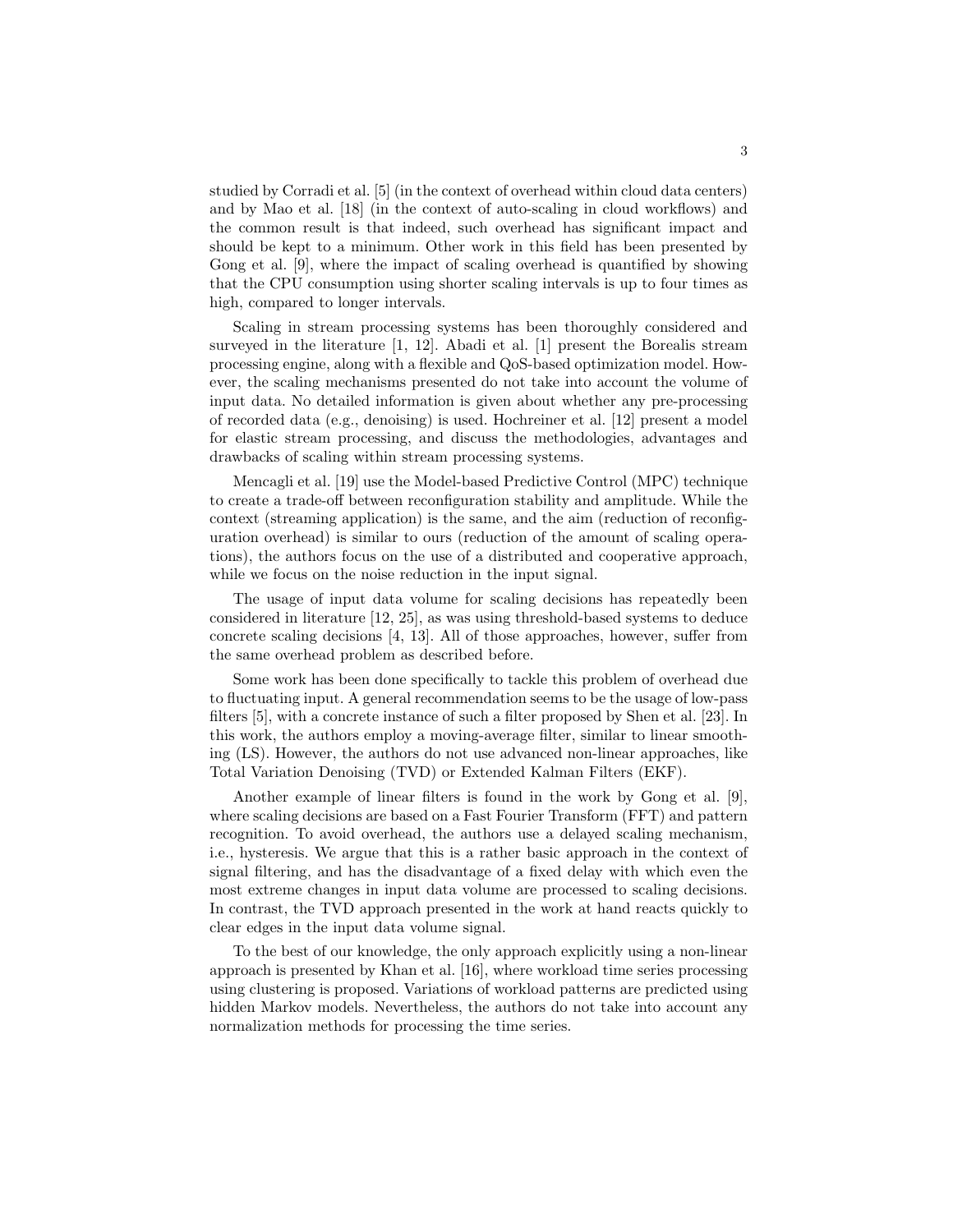### 3 Approach

4

As stated in Section 1, the goal of our work is to minimize the amount of scaling operations performed, based on the volume of incoming data, using methods from the field of signal processing referred to as noise reduction or regularization.

We consider a stream processing system, which is receiving incoming data, e.g., from a message queue, processing it using an arbitrary amount of operators, and forwarding the resulting data as output. As stated in Section 1, we observe the volume of incoming data. This is done at the operators initially ingesting the data, either explicitly by measuring the incoming data, or by utilizing already-available data, for instance, statistics stemming from the incoming message queue.

The primary input for our approach is the time series of recorded measurements of input data volume. We denote a volume measurement at a time t as  $v_t$ . Figure 1 presents the intuition behind our approach. The dashed line represents the trend of the volume of input data of a stream processing system. However, due to temporally local variance and fluctuation, the measured amount varies, as denoted by the solid line. It is visible that while the recorded data generally follows the long-term trend, there is a substantial amount of noise overlapping the signal.



Fig. 1. Long-term volume trend (dashed) and actual, measured values (solid).

Naturally, if a stream processing system bases scaling decisions purely on the raw data, an excessive amount of scaling operations occurs [5, 18, 9]. In Figure 2, this is shown in the lower graph. Our approach applies filters to this process to reduce the number of scaling operations, i.e., reduce the number of steps in the operators line in Figure 2.

Therefore, we formally define our approach as follows. We regard a history of raw volume measurements,  $V$ , at various points in time  $t$  out of all measured times T, where  $v_t$ , as mentioned above, is the measured volume at time t: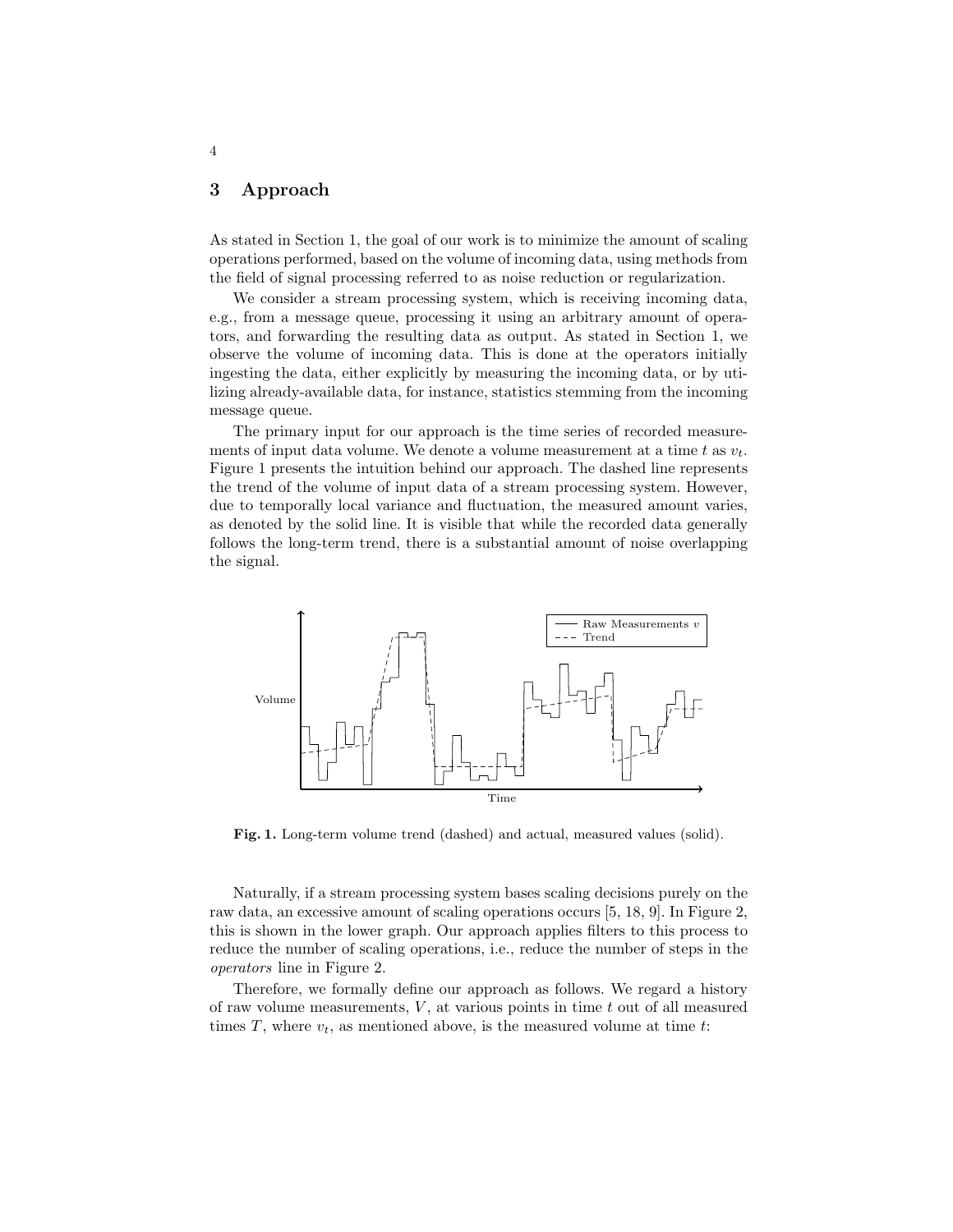

Fig. 2. Scaling of operator count according to thresholds of the actual volume, resulting in a high amount of scaling operations.

$$
T = \{t_0, t_1, \dots, t_n\} \tag{1}
$$

$$
V = \bigcup_{t \in T} v_t = \{v_{t_0}, v_{t_1}, \dots, v_{t_n}\}\tag{2}
$$

Based on the raw measurements  $v \in V$ , we define a filter f, which we apply to each value. The filter is applied at a given measurement time  $t$  and has access to all other measurement values in  $V$ , with the practical limitation that it can only access past measurements. We therefore define  $f_V(t)$  as the filtered value for the time t, given all other values  $v_i \in V$  where  $i \leq t$ . The concrete definition of f is not fixed, i.e., f is a parameter of our approach. Various concrete filters are described in the following section.

We then define the set of filtered measurements  $\overline{V}$ :

$$
\forall v_t \in V : \bar{v}_t = f_V(t) \tag{3}
$$

$$
\overline{V} = \bigcup_{t \in T} \overline{v}_t = \{\overline{v}_{t_0}, \overline{v}_{t_1}, \dots, \overline{v}_{t_n}\}\tag{4}
$$

Figure 3 shows a possible resulting graph of the same volume measurement data, using a filter, along with the resulting scaling behavior of the system. When compared to Figure 2, it becomes clear that the amount of scaling operations has decreased. Note that this approach does not guarantee that the volume is met with correct scaling at each point in time. There is the possibility of underprovisioning for short periods in time, depending on the used filter.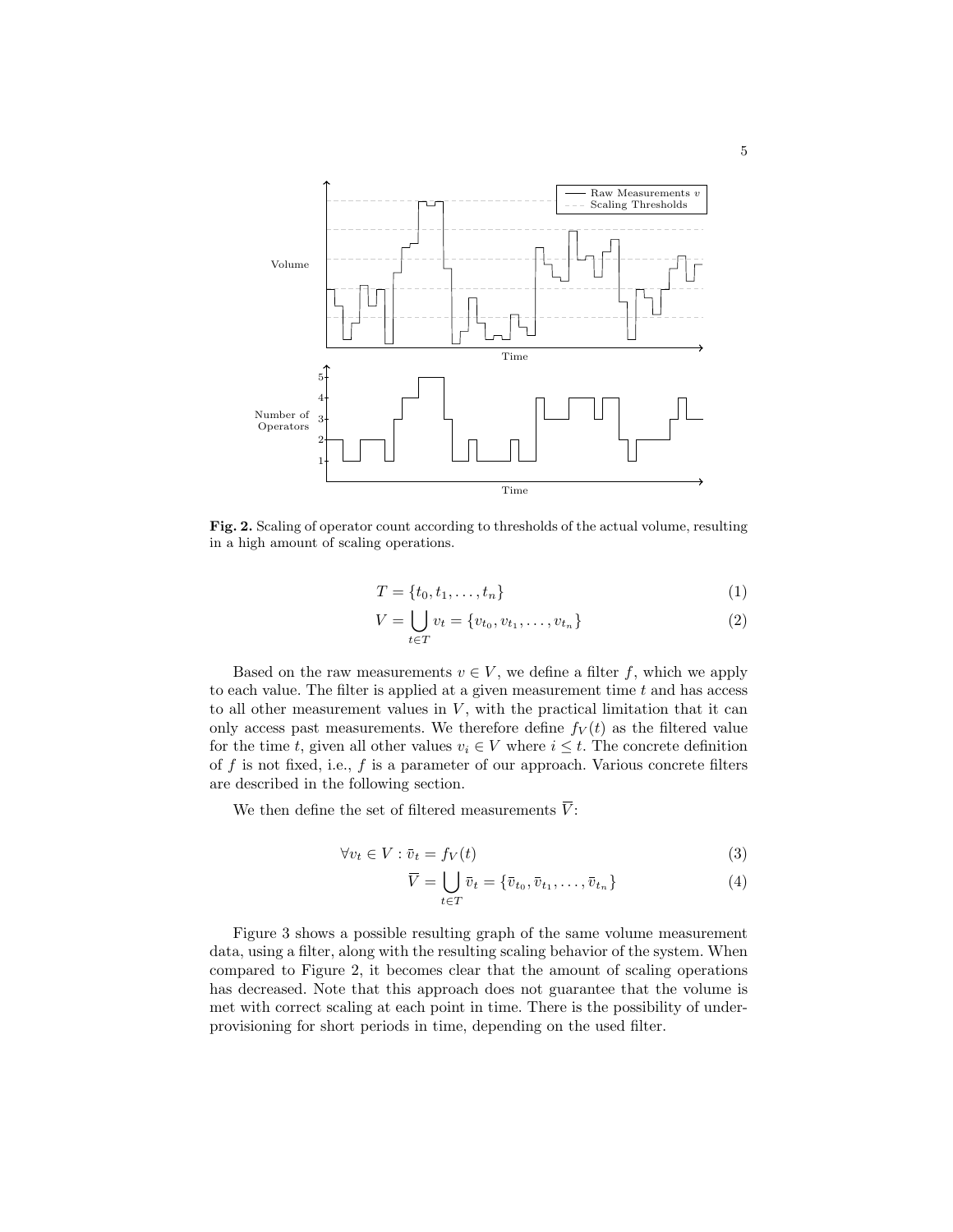

Fig. 3. The same scenario, with additional filtering of volume measurements. Instead of 23 scaling operations, the system only had to perform 7.

#### 4 Implementation

We have implemented the approach described in Section 3 in different ways. The most important distinction between these approaches is the type of filter that is being used to reduce the noise in the signal, and to smoothen the time series of observed data volume used for scaling, i.e., the concrete function used for f. Stemming from the field of signal processing, a common approach of separating noise from signal is employing a low-pass filter [5]. We seek to improve the performance regarding detection of edges and separability in the Fourier domain [17] by proposing two non-linear filters: TVD [21] and EKF [15].

#### 4.1 Linear Smoothing

Amongst the most basic methods in signal processing is linear smoothing (LS). Its essence is the smoothing of a noisy signal by setting each time series element to the arithmetic mean of its neighbors. In scenarios where live data is processed, only the past neighbors can be used, i.e., the window is set to end at the current element. Therefore, in its general variant, for a time series  $v_0, v_1, \ldots, v_n$ , and a given window width w, each filtered element  $\bar{v}_x$  is set to the following:

$$
f_V(t) = \bar{v}_t = \frac{1}{w} \sum_{x=t-w}^{t} v_x
$$
 (5)

Alternative versions include weights for more recent elements or exponential smoothing. However, since all of those methods essentially build a mean over a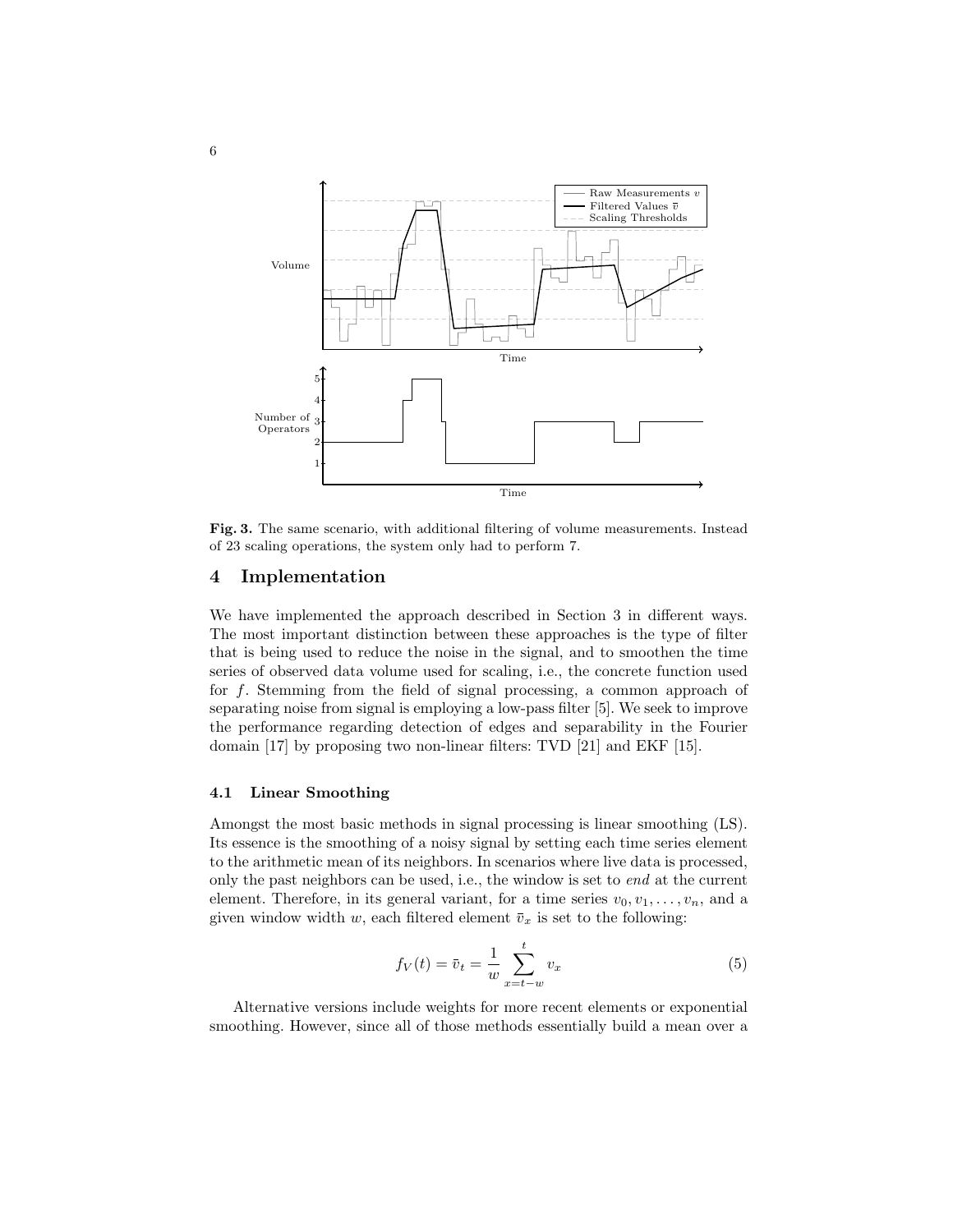window of past elements, we implemented LS as a baseline reference. A major flaw of all LS algorithms is the fact that they do not detect edges well. In the context of elasticity of stream processing, this means that changes in the volume are not detected immediately, and thus scaling operations are delayed by design.

#### 4.2 Total Variation Denoising

A more advanced approach to smoothing is the approach originally proposed in [21], commonly called TVD [22], or ROF, after the authors' names [20]. The basic notion is that the total variation of a signal is to be minimized. Intuitively, TVD aims to remove the variation induced by noise while keeping the denoised signal as close to the original signal as possible, with respect to the least squares distance function. TVD is insensitive to the frequency ranges of noise and signal, making it more suitable to detecting sudden changes in near-real time, compared to linear methods like low-pass and high-pass filters or Fourier transforms.

Similarly to LS, TVD has one hyperparameter. In the case of TVD, this hyperparameter  $\alpha$  determines the degree of smoothing.  $\alpha = 0$  indicates no smoothing at all, i.e., the output of TVD is equal to its input, while  $\alpha \to \infty$  means that more smoothing is performed, and this smoothing converges towards a steady state which is the denoised signal [21].

In its essence, the underlying TVD minimization problem proposed in the original work [21] is based on the assumption that the functional

$$
v(x,y) = \bar{v}(x,y) + n(x,y)
$$
\n<sup>(6)</sup>

expresses the raw signal v as a function of the actual (smooth) signal  $\bar{v}$ , and  $n$ , the additive noise<sup>1</sup>. Following this, the minimization problem is stated as a problem of minimizing the variation (i.e., the integral of changes in gradients):

$$
\text{minimize} \int_{\Omega} (v_{xx} + v_{yy})^2 \tag{7}
$$

where  $\Omega$  is the variable domain,  $v_{xx}$  denotes the second derivative of v with respect to  $x$ . Two additional constraints provided in [22], binding the mean and variance of the raw and the reproduced signal to each other, are not shown here.

In our application of TVD, we have no multivariate functions, i.e., our  $v_0, v$ and  $n$  only depend on one (discrete) variable, which is the time  $t$ . Thus, we do not need to apply partial derivations. Since we record discrete, digital measurements, our definition of variation is also discretized and reduced, as shown in (8).

$$
\text{minimize} \sum_{x=1}^{n} |v_x - v_{x-1}| \tag{8}
$$

Note that in the original work [21], the raw measured signal was named  $u_0$ , and the filtered signal was named u. We have adapted the names to v and  $\bar{v}$ , respectively, to maintain consistency within our work.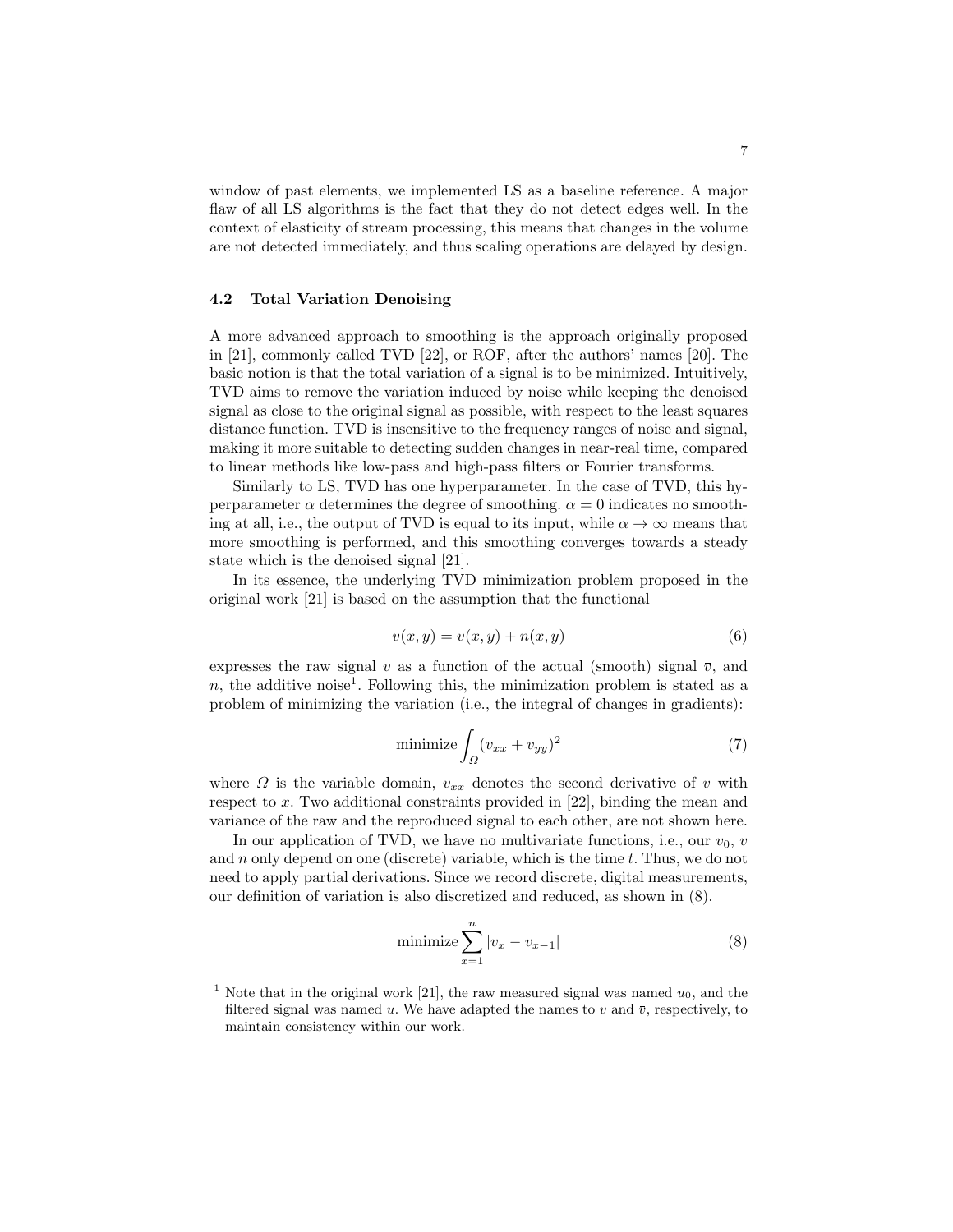We have used this minimization problem, together with the original constraints, and applied the majorization-minimization algorithm described in [22], which majorizes the total variation minimization problem by its quadratic function, a methodology described in [7].

#### 4.3 Extended Kalman Filter

The EKF is a nonlinear generalization of the Kalman filter [15]. Kalman type filters work by defining state transition and state observation models, and taking into account the noise and its (co-)variance. Again, since we do not have a multivariate function, we only have one variable, which simplifies the computation.

The EKF is based on the notion that there is a transition model  $F$  and an observation model G:

$$
\frac{dx}{dt} = F(t)x + G(t)c(t)
$$
\n(9)

$$
z(t) = H(t)x(t) + n(t)
$$
\n<sup>(10)</sup>

where  $F(t)$  denotes the state transition,  $G(t)$  is the control (input) transition,  $c(t)$  is the control function, i.e., the input applied to a system, and x is the state.  $H(t)$  is the observation model, i.e., the measurement transformation,  $n(t)$  is the additive noise added to the signal, and  $z$  is the observed state<sup>2</sup>.

In our application, we have simplified the model in that we do not apply any input to the system, but only observe it. Thus, the entire term  $G(t)c(t)$  can be eliminated. As state  $x$  in the EKF notation, we have used the current volume ( $v$ ) in our notation), as well as the derivative (i.e., change in time,  $v'$ ) of the current volume. Therefore, in our application of EKF,  $x = \begin{bmatrix} v \\ v \end{bmatrix}$ .

The term  $z(t)$  from the EKF notation corresponds to the resulting, filtered volume measurement  $\bar{v}$  in our notation. We have used this model in order to apply an unknown input to the estimation. In our case, the unknown input is the actual reason for the volume change, which is a factor we are not able to (generally) include in our model. We therefore allow the change in volume  $v'$ to be estimated by the EKF filter using only measurable data [8]. As a state transition, we use a matrix applying  $v'$  to  $v$ , i.e., we assume that without further input, the volume change will be constantly applied to the volume. The source of the change itself is, in this model, part of the noise, i.e.,  $n(t)$ .

#### 5 Evaluation

In order to evaluate our approach, we simulated a stream processing system using the three presented filters (LS, TVD, EKF) with varying input data volumes, and measured the resulting performance.

<sup>&</sup>lt;sup>2</sup> Again, in the original approach [15], the control function is denoted as  $u(t)$ , and the noise is denoted as  $v(t)$ . We have changed the names to  $c(t)$  and  $n(t)$ , respectively, in order to avoid overloading and maintain consistency.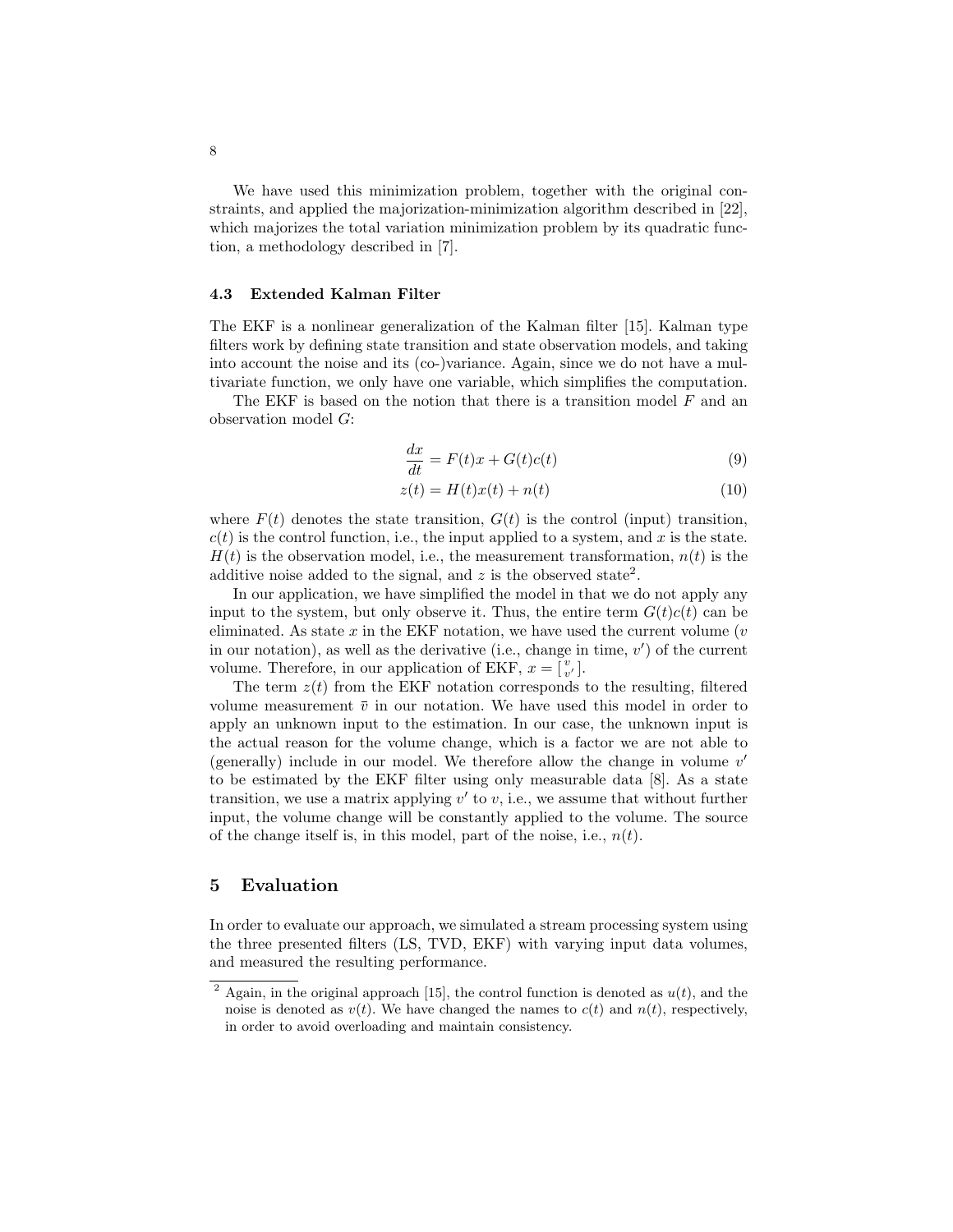

Fig. 4. Excerpt from a simulation with raw volume and filtered values.

To find commonly used and realistic values, we have surveyed literature, and decided to use values from [25]. Following this, we used volumes in the range of 200 to 500 tuples per second, and assumed a scaling threshold was 50 tuples per second. We introduced noise with varying signal-to-noise ratios (SNR). Since the Rose criterion states that an SNR of 5 is necessary to discern signal from noise with 100% confidence [24], we used various SNR values near that value for our evaluation (0.5, 0.8, 1.0, 5.0 and 10.0). All experiments were executed for a duration of 1,500 seconds. Volume measurements and filter applications were performed every second. An example is shown in Figure 4, where a few characteristics are visible. Most prominently, the piecewise constant nature of TVD can be seen. TVD also visibly misinterprets the mean of certain segments, since TVD depends on the entire history of the data, not only the values of the range shown, and those values influence its operation. For EKF, a certain momentum is visible, with which it reacts to changes in value.

As metrics, we have used the filtered values for scaling decisions, as described in Sections 3 and 4, and recorded (i) the number of scale-up and scale-down operations, denoted as  $s^+$  and  $s^-$ , respectively, and (ii) the amount of time (in seconds) the system spent either over-provisioned, or under-provisioned, denoted as  $p^+$  and  $p^-$ , respectively. The resulting metrics from the simulations are shown in Tables 1 and 2 (for  $SNR = 0.5$  and 1.0), as well as Tables 3 and 4 (for  $SNR = 5.0$  and 10.0). Note that in this work, we did not consider a cost model, but rather recorded the number of scaling operations performed throughout the simulation. For the work at hand, we consider each scaling activity as equally expensive, nevertheless we aim to refine the cost model in our future work.

The primary goal of reducing the frequency of scaling operations  $(s^+$  and  $s^-$ ) has been reached by both TVD and EKF, in high-noise environments even by over 93% (TVD) and 44% (EKF). However, the results clearly show that regarding scaling performance alone  $(p^+$  and  $p^-)$ , LS still outperforms EKF and TVD. This was expected, as LS has the tendency to scale without restriction (heavily impacting  $s^+$  and  $s^-$ ). Nevertheless, we argue that the advantages of reducing scaling frequency outweigh this drawback. For instance, in the case of SNR = 1.0, using TVD, a reduction of  $s^+$  and  $s^-$  by around 90% causes an increase of  $p^+$  and  $p^-$  of only around 8%, i.e., the positive impact in  $s^+$  and  $s^$ is still one order of magnitude higher than the negative impact in  $p^+$  and  $p^-$ .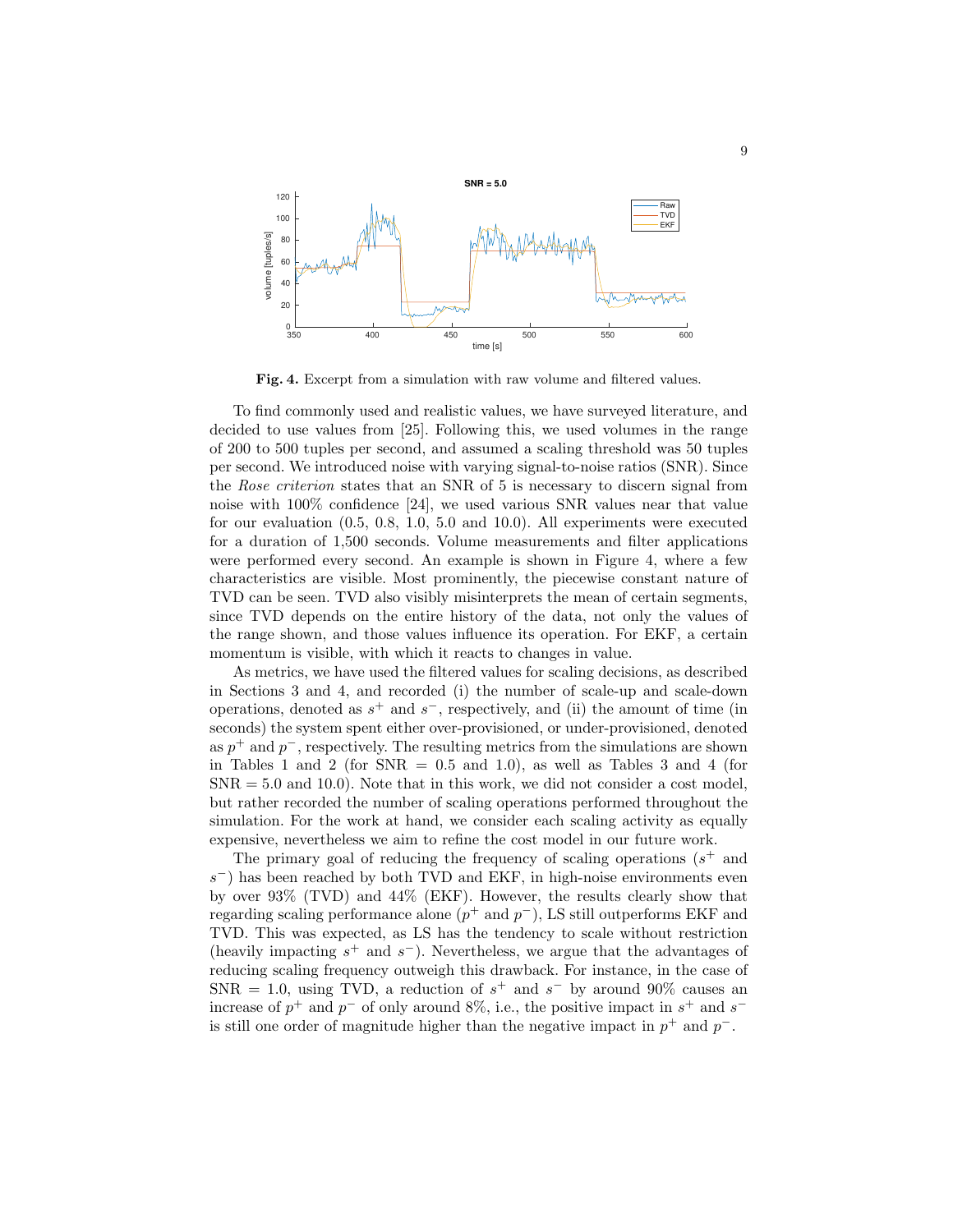| Filter          | $s^+$  | $\overline{s}$ | $p^+$ | р    |
|-----------------|--------|----------------|-------|------|
| $LS$ (Baseline) | 208    | 209            | 262   | 332  |
| TVD             | 13     | 13             | 312   | 335  |
|                 | $-195$ | $-196$         | $+50$ | $+3$ |
| <b>EKF</b>      | 115    | 114            | 373   | 335  |
|                 | $-93$  | $-95$          |       | $+3$ |

Table 1. Results for  $SNR = 0.5$ . Best result per metric printed in bold.

| Filter          | $s^{\top}$ | s     | $\boldsymbol{n}$ |       |
|-----------------|------------|-------|------------------|-------|
| $LS$ (Baseline) | 33         | 32    | 54               | 72    |
| <b>TVD</b>      |            | В     | 115              | 86    |
|                 | $-26$      | $-26$ | $+61$            | $+14$ |
| EKF             | 26         | 25    | 110              | 86    |
|                 | -7         | -7    | $+56$            | $+14$ |

Table 3. Results for  $SNR = 5.0$ . Best result per metric printed in bold.

| Filter          | $s^+$  | s      | $\boldsymbol{p}^{\gamma}$ |         |
|-----------------|--------|--------|---------------------------|---------|
| $LS$ (Baseline) | 130    | 130    | 186                       | 220     |
| <b>TVD</b>      | 8      |        | 154                       | 224     |
|                 | $-122$ | $-123$ | $+32$                     | $^{+4}$ |
| EKF             | 79     | 78     | 319                       | 224     |
|                 | $-51$  | -52    | $+133$                    |         |

Table 2. Results for  $SNR = 1.0$ . Best result per metric printed in bold.

| Filter          | $s^{\top}$ | s     |       |      |
|-----------------|------------|-------|-------|------|
| $LS$ (Baseline) | 27         | 26    | 44    | 64   |
| <b>TVD</b>      |            | В     | 113   | 73   |
|                 | $-20$      | $-20$ | $+69$ | $+9$ |
| <b>EKF</b>      | 23         | 22    | 100   | 73   |
|                 |            |       | $+56$ | $+9$ |

Table 4. Results for  $SNR = 10.0$ . Best result per metric printed in bold.

Considering the difference in performance between TVD and EKF, it becomes clear that TVD is a promising approach in high-noise situations, especially if SNR < 1.0. However, with increasing SNR, EKF starts to outperform TVD, especially in  $p^+$  and  $p^-$ . We can observe this for SNR = 10.0. From a purely numeric point of view, this means that EKF is the most promising approach in low-noise situations. For  $s^+$  and  $s^-$ , however, EKF, does not reach the performance of TVD, even in low-noise (high SNR) situations. However, looking in detail at the excerpt shown in Figure 4, we also argue that the performance of EKF can be further fine-tuned if the dynamics of the system, expressed in the matrices of EKF, are studied better.

## 6 Conclusion and Future Work

In this work, we have presented a novel approach of scaling in stream processing systems. Contrary to current state of the art, which uses simple linear filtering to process the volume of incoming data and applies this to make scaling decisions, our approach exploits advanced non-linear filtering methodologies from the field of signal processing to pre-process these volume measurements. This reduces the amount of scaling operations by 15% for low-noise scenarios, and over 94% for high-noise scenarios, while maintaining a comparable provisioning performance.

The two filters presented in detail, TVD and EKF, have been used to show the feasibility of this approach. We therefore propose further research in this area. For EKF, we argue that deeper understanding of the dynamics of volume changes in stream processing would allow for modeling of increasingly precise transformation matrices, further increasing its performance. Therefore, we plan to invest more research into different variations of the EKF parameters, possibly adding QoS metrics from the system itself as inputs for EKF. Furthermore, our next focus is to investigate in detail the computational complexity of our approach, and to use a cost model, similar to existing literature [19]. Finally, we want to evaluate the approach in more detail, and use a real-world data set for the simulation.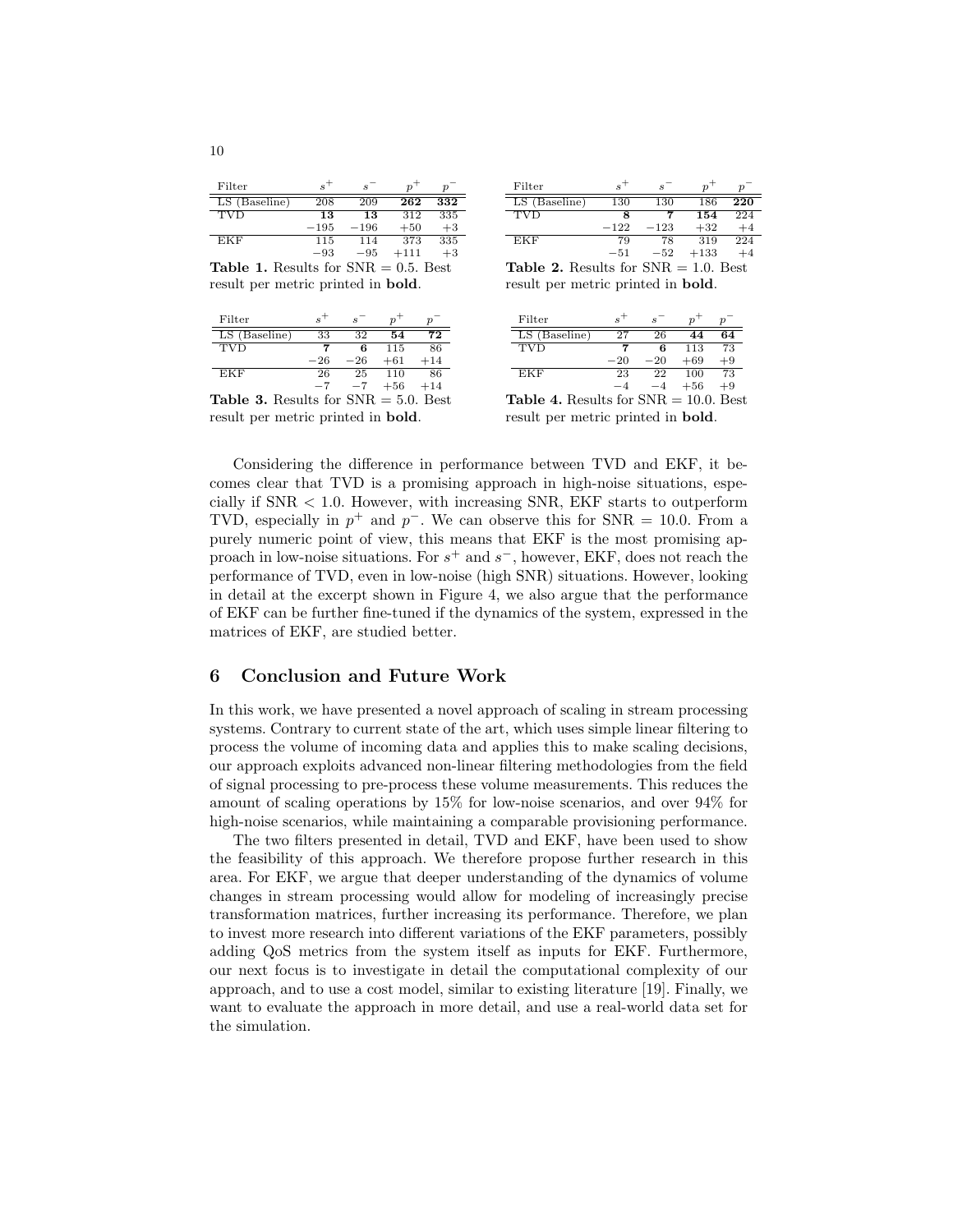Acknowledgements This work is partially supported by the Commission of the European Union within the CREMA H2020-RIA project (Grant agreement no. 637066) and by TU Wien research funds.

## References

- [1] Daniel J Abadi et al. "The Design of the Borealis Stream Processing Engine." In: CIDR. Vol. 5. 2005. 2005, pp. 277–289.
- [2] Anton Beloglazov and Rajkumar Buyya. "Energy efficient allocation of virtual machines in cloud data centers". In: International Conference on Cluster, Cloud and Grid Computing. IEEE. 2010, pp. 577–578.
- [3] Rajkumar Buyya, Rajiv Ranjan, and Rodrigo Calheiros. "Intercloud: Utility-oriented federation of cloud computing environments for scaling of application services". In: Algorithms and architectures for parallel processing (2010), pp. 13–31.
- [4] Raul Castro Fernandez et al. "Integrating scale out and fault tolerance in stream processing using operator state management". In: International Conference on Management of Data. ACM. 2013, pp. 725–736.
- [5] Antonio Corradi, Mario Fanelli, and Luca Foschini. "VM consolidation: A real case based on OpenStack Cloud". In: Future Generation Computer Systems 32 (2014), pp. 118–127.
- [6] Schahram Dustdar et al. "Principles of elastic processes". In: Internet Computing 15.5 (2011), pp. 66–71.
- [7] Mario A.T. Figueiredo et al. "On total variation denoising: A new majorization-minimization algorithm and an experimental comparisonwith wavalet denoising". In: *International Conference on Image Pro*cessing. IEEE. 2006, pp. 2633–2636.
- [8] Esmaeil Ghahremani and Innocent Kamwa. "Dynamic state estimation in power system by applying the extended Kalman filter with unknown inputs to phasor measurements". In: Transactions on Power Systems 26.4 (2011), pp. 2556–2566.
- [9] Zhenhuan Gong, Xiaohui Gu, and John Wilkes. "Press: Predictive elastic resource scaling for cloud systems". In: International Conference on Network and Service Management (CNSM). IEEE. 2010, pp. 9–16.
- [10] Vincenzo Gulisano et al. "Streamcloud: An elastic and scalable data streaming system". In: Transactions on Parallel and Distributed Systems 23.12 (2012), pp. 2351–2365.
- [11] Thomas Heinze et al. "Online Parameter Optimization for Elastic Data Stream Processing". In: Symposium on Cloud Computing. New York, NY, USA: ACM, 2015, pp. 276–287.
- [12] Christoph Hochreiner et al. "Elastic Stream Processing for Distributed Environments". In: Internet Computing 19.6 (2015), pp. 54–59.
- [13] Christoph Hochreiner et al. "Elastic Stream Processing for the Internet of Things". In: International Conference on Cloud Computing  $(CLOUD)$ . 2016, pp. 100–107.